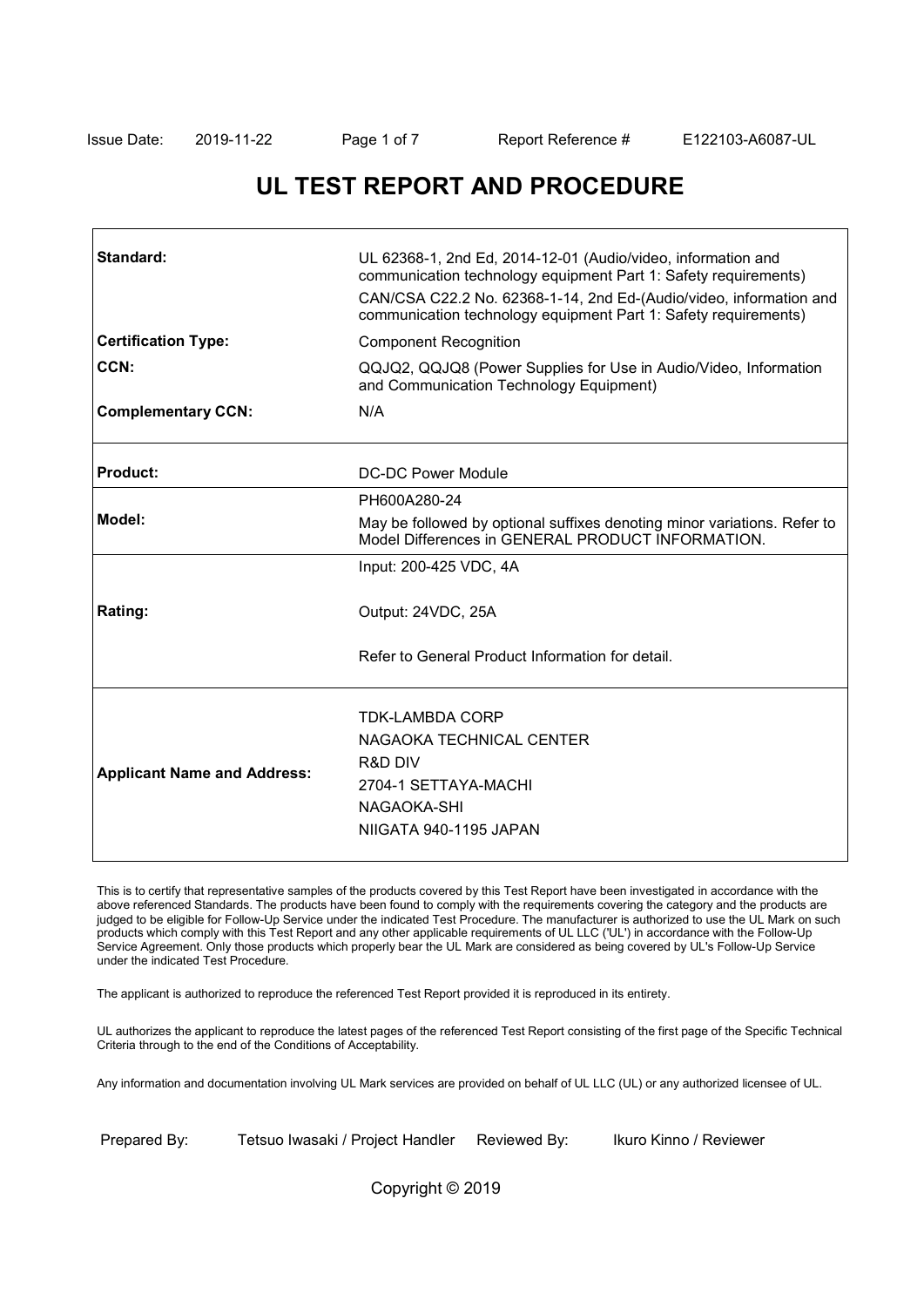### **Supporting Documentation**

The following documents located at the beginning of this Procedure supplement the requirements of this Test Report:

A. Authorization - The Authorization page may include additional Factory Identification Code markings.

B. Generic Inspection Instructions -

- i. Part AC details important information which may be applicable to products covered by this Procedure. Products described in this Test Report must comply with any applicable items listed unless otherwise stated in the body of this Test Report.
- ii. Part AE details any requirements which may be applicable to all products covered by this Procedure. Products described in this Test Report must comply with any applicable items listed unless otherwise stated in the body of each Test Report.
- iii. Part AF details the requirements for the UL Certification Mark which is not controlled by the technical standard used to investigate these products. Products are permitted to bear only the Certification Mark(s) corresponding to the countries for which it is certified, as indicated in each Test Report.

#### **Product Description**

The product in this Test Report is building-in component type DC-DC Power Module which is intended to be used in information communication technology equipment.

Supply circuit to this unit is assumed to be a rectified DC circuit of AC Mains voltage up to 250V.

The output voltage is rated 24 VDC as nominal value, and is variable within the following range:

14.4 - 28.8 VDC, maximum 25 A and 600 W

The output voltage is set at any fixed value within this range by connecting resistance between TRM and -S terminals or between +V and +S terminals as part of end product.

Baseplate is assumed to be bonded to the protective earth in end product application.

#### **Model Differences**

PH600A280-24 may be followed by optional suffixes "abc" (a is /, b is UV, c is T and "a", "b", "c", may be blank) Suffixes are defined as below.

"/" - Separator.

"UV" – No input voltage detection function provided. (Compliance does not rely on this function)

"T" - No threads in the corner provided. (Not safety related feature)

| <b>Test Item Particulars</b>                                                                    |                                                           |  |
|-------------------------------------------------------------------------------------------------|-----------------------------------------------------------|--|
| Classification of use by                                                                        | --                                                        |  |
| <b>Supply Connection</b>                                                                        | External Circuit - not Mains connected<br>ES <sub>3</sub> |  |
| Supply % Tolerance                                                                              | None                                                      |  |
| Supply Connection - Type                                                                        | PCB terminal                                              |  |
| Considered current rating of protective device as part<br>of building or equipment installation | N/A                                                       |  |
| Equipment mobility                                                                              | for building-in                                           |  |
| Over voltage category (OVC)                                                                     | OVC II                                                    |  |
| Class of equipment                                                                              | Class I                                                   |  |
| Access location                                                                                 | N/A                                                       |  |
| Pollution degree (PD)                                                                           | PD <sub>2</sub>                                           |  |